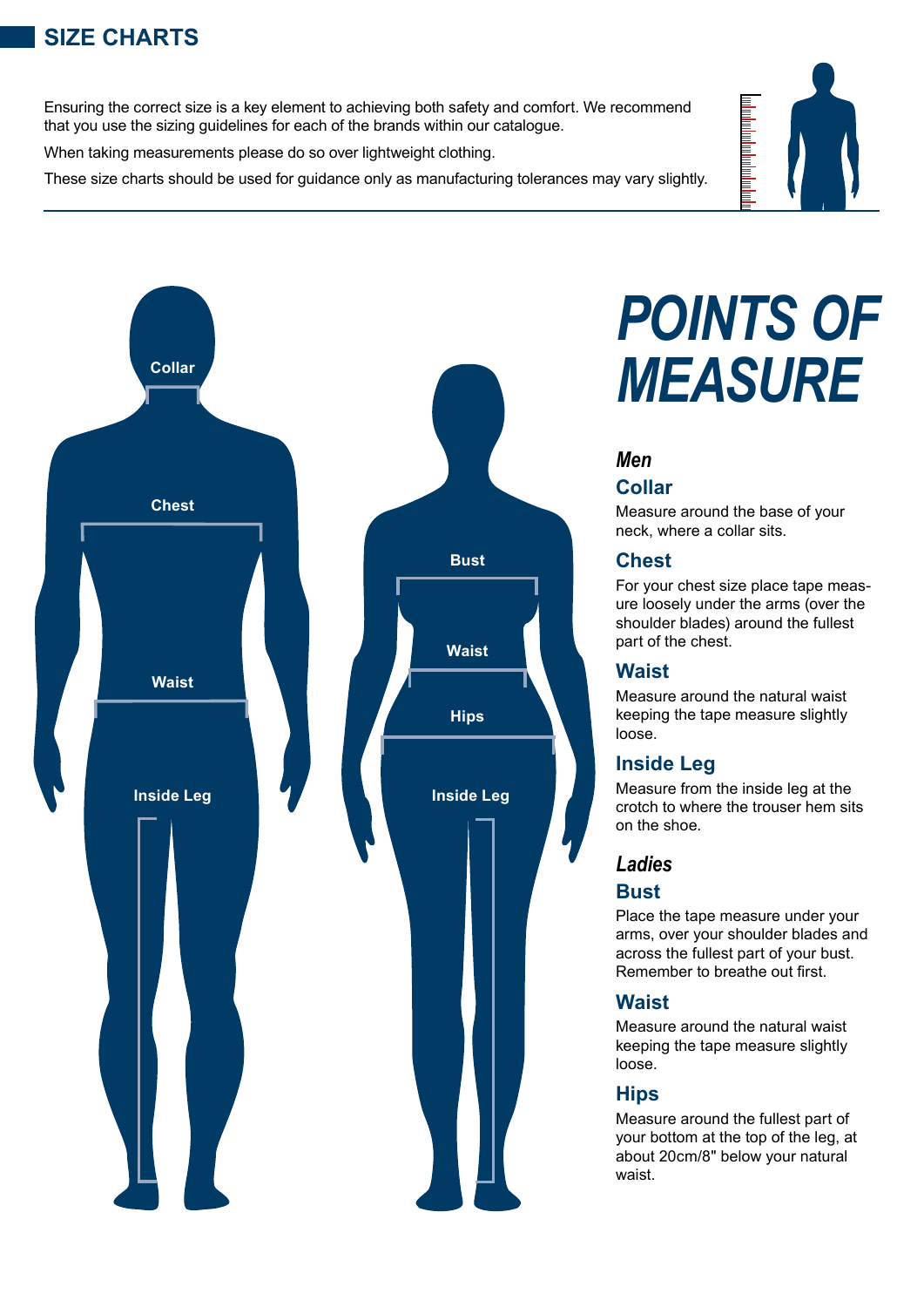## **SIZE CHARTS**

### **All clothing sizes are shown in inches.**

| 鹃  | <b>Trousers</b>     | s           | M     | L       | <b>XL</b> | 2XL        | 3XL | 4XL |
|----|---------------------|-------------|-------|---------|-----------|------------|-----|-----|
| m  | Waist               | 28          | 30    | 32      | 34        | 36         | 38  | 40  |
| Γh | Leg inches          | Extra Short | Short | Regular | Long      | Extra Long |     |     |
|    | <b>Tops/Jackets</b> |             |       |         |           |            |     |     |
|    | Chest               | 38/40       | 42/44 | 44/46   | 46/48     | 48/50      |     |     |





|        |  | $ X\lambda S $ $S$ $ S $ $N$ $ L $ $\lambda L$ $ Z\lambda L $ $3\lambda L$ $ 4\lambda L $ $3\lambda L$ $ 6\lambda L $ $1\lambda L$ |  |                                                                         |  |    |    |
|--------|--|------------------------------------------------------------------------------------------------------------------------------------|--|-------------------------------------------------------------------------|--|----|----|
| Collar |  |                                                                                                                                    |  | 14-15  15-16   16-17   17-18   18-19   19-20   20   21                  |  | 22 | 23 |
| Chest  |  |                                                                                                                                    |  | 28-30 32-34 35-39 40-41 42-43 44-45 46-49 50-52 54-56 58-60 62-64 66-68 |  |    |    |

## **UNISEX**

| Ъ<br>÷ |        | s     | M     | L     | XL    | 2XL       | 3XL   | 4XL   |
|--------|--------|-------|-------|-------|-------|-----------|-------|-------|
|        | Height | 64-67 | 66-69 | 69-71 | 70-74 | 73-76     | 76-78 | 78-81 |
|        | Chest  | 33-36 | 36-39 | 39-43 | 43-45 | 45-49     | 49-52 | 52-55 |
|        |        |       |       |       |       |           |       |       |
| 유믦     |        | s     | M     |       |       | <b>XL</b> | 2XL   | 3XL   |

| ខ្ញុំ ខ្ញុ |        | 'S              | M         |           | <b>XL</b> | 2XL           | 3XL       |
|------------|--------|-----------------|-----------|-----------|-----------|---------------|-----------|
| 똃          | Height | $5'3'' - 5'5''$ | 5'5"-5'7" | 5'7"-5'9" | 5'9"-6'1" | $6'1" - 6'3"$ | 6'3"-6'6" |
| ᡂ          | 인 비안   | 33-36           | 36-39     | 39-42     | 42-45     | 45-48         | 48-51     |
|            |        |                 |           |           |           |               |           |

| IJ          |                       | <b>XS</b> | 'S       | M         | L         | XL    | 2XL   | 3XL | 4XL |
|-------------|-----------------------|-----------|----------|-----------|-----------|-------|-------|-----|-----|
| D-          | Chest                 |           | 34-36    | 38-40     | 41-43     | 44-46 | 48-50 |     |     |
| nς<br>сπ    | Waist                 | 30        | 32       | 34        | 36        | 38    | 40    | 42  | 46  |
| ⋍<br>-      | Approx. Ladies Sizing |           | $8 - 10$ | $12 - 14$ | $16 - 18$ | 20    | 22    |     |     |
| -<br>┪<br>┪ | Regular               | 31"       | 31"      | 31"       | 31"       | 31"   | 31"   |     |     |
|             | Tall                  | 33"       | 33"      | 33"       | 33"       | 33"   | 33"   |     |     |

## **MEN'S CLOTHING MEN'S COVERALLS**

**Contract** 

|                 |            | s            |       | M            |                        | L.            | XL                     |           |           | 2XL           |           | 3XL           |       | 4XL           |
|-----------------|------------|--------------|-------|--------------|------------------------|---------------|------------------------|-----------|-----------|---------------|-----------|---------------|-------|---------------|
| pulsarai        | Height     | 5'6"-5'9"    |       | 5'7"-5'9"    |                        | $5'8" - 6'1"$ | 5'9"-6'2"              |           |           | $6'1" - 6'3"$ |           | $6'1" - 6'3"$ |       | $6'1" - 6'4"$ |
|                 | Chest      | 37-39        |       | 40-42        |                        | 43-45         | 46-48                  |           |           | 49-51         |           | 52-55         |       | 53-56         |
|                 | Waist      | 35-39        |       | 38-42        |                        | $41 - 45$     | 44-48                  |           |           | 47-51         |           | 50-54         |       | 53-57         |
|                 |            | <b>XS</b>    | s     |              | M                      | L.            | <b>XL</b>              | 2XL       |           | 3XL           | 4XL       |               | 5XL   | 6XL           |
|                 | Leg Length |              |       |              |                        |               | Regular 31" & Tall 33" |           |           |               |           |               |       |               |
|                 | Chest      | 38           | 40    |              | 42                     | 44            | 46                     | 48        |           | 50            | 52        |               | 54    | 56            |
|                 | Waist      | 32           | 33    |              | 35                     | 36            | 38                     | 40        |           | 41            | 43        |               | 44    | 46            |
|                 |            | <b>XS</b>    |       | $\mathbf{s}$ | M                      |               | L                      |           | XL        |               | 2XL       |               | 3XL   | 4XL           |
|                 | Height     |              |       |              | Regular 32" & Tall 34" |               |                        |           |           |               |           |               |       |               |
|                 | Chest      | 32-34        |       | 36-38        | 40-42                  |               | 44-46                  |           | 48-50     |               | 52-54     |               | 56-58 | 60-62         |
|                 | Waist      |              |       | $30 - 32$    | 34-36                  |               | 38-40                  |           | 42-44     |               | 46-48     |               | 50-52 | 54-56         |
|                 |            | $\mathbf{s}$ |       |              | M                      |               | г                      |           | <b>XL</b> |               | 2XL       |               |       | 3XL           |
| $rac{3}{2}$     | Height     | 5'3"-5'6"    |       |              | 5'6"-6'0"              |               | 5'6"-6'0"              |           | 6'0"-6'2" |               | 6'0"-6'2" |               |       | 6'2"-6'4"     |
| Ź               | Chest      | 34-37        |       |              | $37 - 40$              |               | 40-43                  |           | 43-46     |               | 46-50     |               |       | 50-55         |
|                 | Waist      | 30-32        |       |              | 32-35                  |               | 35-38                  |           | 38-41     |               | $41 - 46$ |               |       | 46-50         |
|                 |            | <b>XS</b>    | s     |              | M                      |               | L.                     | <b>XL</b> |           | 2XL           |           | 3XL           |       | 4XL           |
| endurance<br>O) | Height     |              |       |              |                        |               | Regular 32" & Tall 34" |           |           |               |           |               |       |               |
|                 | Chest      | $32 - 34$    | 36-38 |              | $40 - 42$              |               | 44-46                  | 48-50     |           | 52-54         |           | 56-58         |       | 60-62         |

**Waist** | 30-32 | 34-36 | 38-40 | 42-44 | 46-48 | 50-52 | 54-56

## **LADIES' CLOTHING**

| ᄎ                           |             | 6/XXS          | <b>8/XS</b> |    | 10/S 12/M 14/L |      | 16/XL |           |      |     | 18/2XL 20/3XL 22/4XL 24/5XL 26/6XL |     | <b>28/7XL</b> |
|-----------------------------|-------------|----------------|-------------|----|----------------|------|-------|-----------|------|-----|------------------------------------|-----|---------------|
| <b>USTOM</b>                | <b>Bust</b> | 28             | 30          | 32 | 34             | 36   | 38    | 40        | 42   | 44  | 46                                 | 48  | 50            |
| Ã                           | Waist       | 21             | 23          | 25 | 27             | 29   | 31    | 33        |      |     |                                    |     |               |
| <b>REGATTA CONSESSIONAL</b> |             | $6\phantom{1}$ | 8           |    | 10             |      | 12    | 14        | 16   | 18  | 20                                 | 22  | 24            |
|                             | <b>Bust</b> | 30             | 32          |    | 34             | 36   |       | 38        | 40   | 43  | 45                                 | 48  | 50            |
|                             | Waist       | 23             | 25          |    | 27             | 29   |       | 31        | 33   | 36  | 38                                 | 41  | 43            |
|                             |             |                | <b>XS</b>   |    |                | s    |       | M         | L    |     | XL                                 |     | 2XL           |
| work weal                   | Chest       |                | 33          |    |                | 34.5 |       | 36        | 39.5 |     | 42.5                               |     | 45.5          |
|                             | Waist       |                | 27          |    |                | 28.5 |       | 30        | 33   |     | 36                                 |     | 39            |
|                             |             |                | 8           | 10 |                | 12   |       | 14        | 16   | 18  |                                    | 20  | 22            |
| Keepsafe                    | Chest       |                | 32          | 35 |                | 35   |       | 38        | 38   | 41  |                                    | 41  | 56            |
|                             | Waist       |                | 26          | 30 |                | 32   |       | 35        | 38   | 41  |                                    | 44  | 48            |
|                             |             | <b>XS</b>      |             | s  | M              |      | L     | <b>XL</b> | 2XL  | 3XL | 4XL                                | 5XL | 6XL           |
| <b>KOODVEDIO</b>            |             | 8              |             | 10 | 12             |      | 14    | 16        | 18   | 20  | 22                                 | 24  | 26            |
|                             | Chest       | 30             |             | 33 | 35             |      | 38    | 41        | 44   | 46  | 49                                 | 52  | 55            |

## **GLOVES**

| <b>Letter Sizes</b> | ∿ט | ΙM | ୵៶∟ | <b>VAL</b> |
|---------------------|----|----|-----|------------|
| <b>Number Sizes</b> |    |    |     | . .        |

## **FOOTWEAR**

| <b>UK Size</b>       |    |    |    |  |  |  |
|----------------------|----|----|----|--|--|--|
| <b>European Size</b> | 36 | 38 | 39 |  |  |  |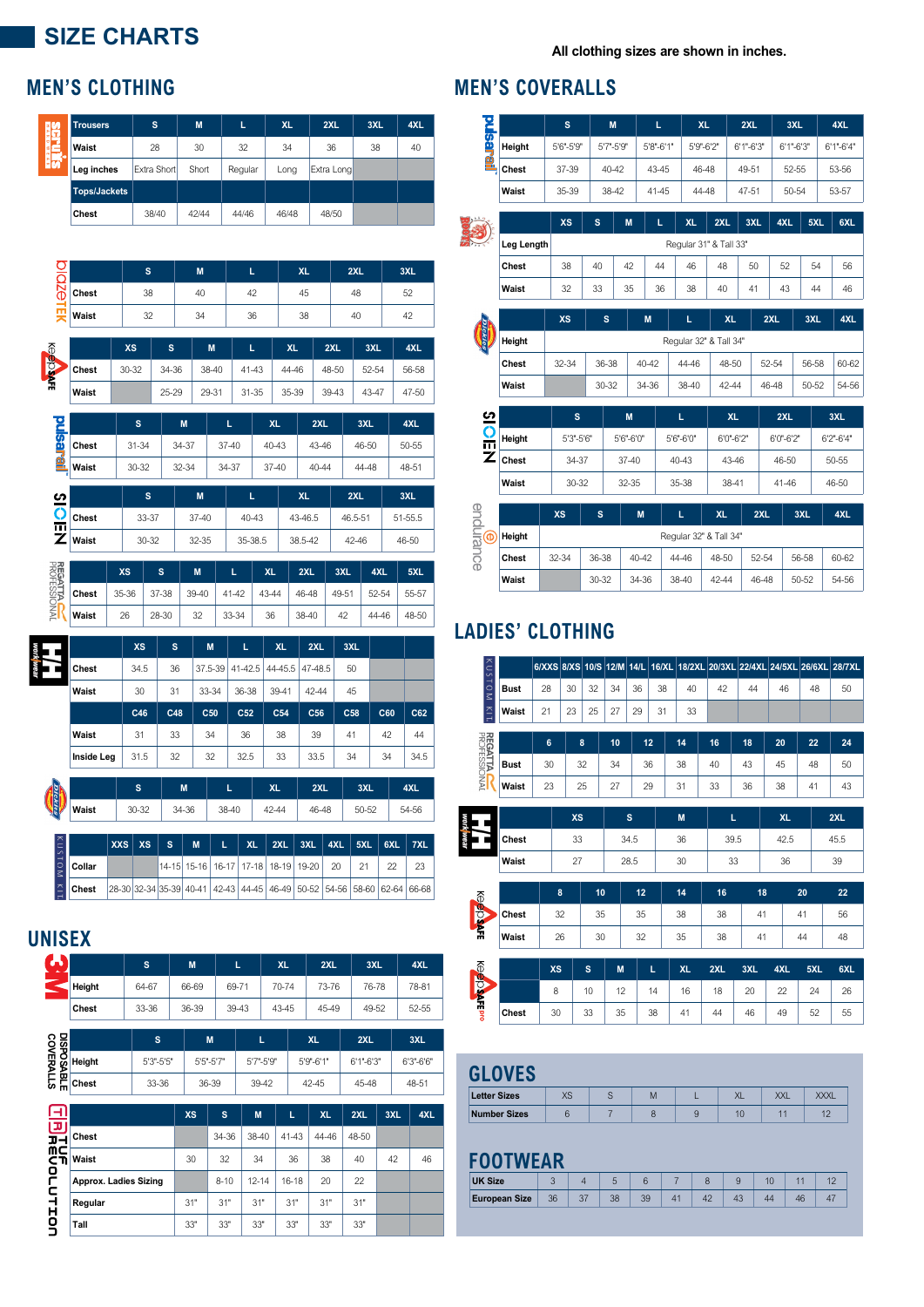## **SIZE CHARTS**

## Glove Sizing

If gloves are uncomfortable, they won't get worn. Ensure you have the right glove fit by using our handy size guide below.